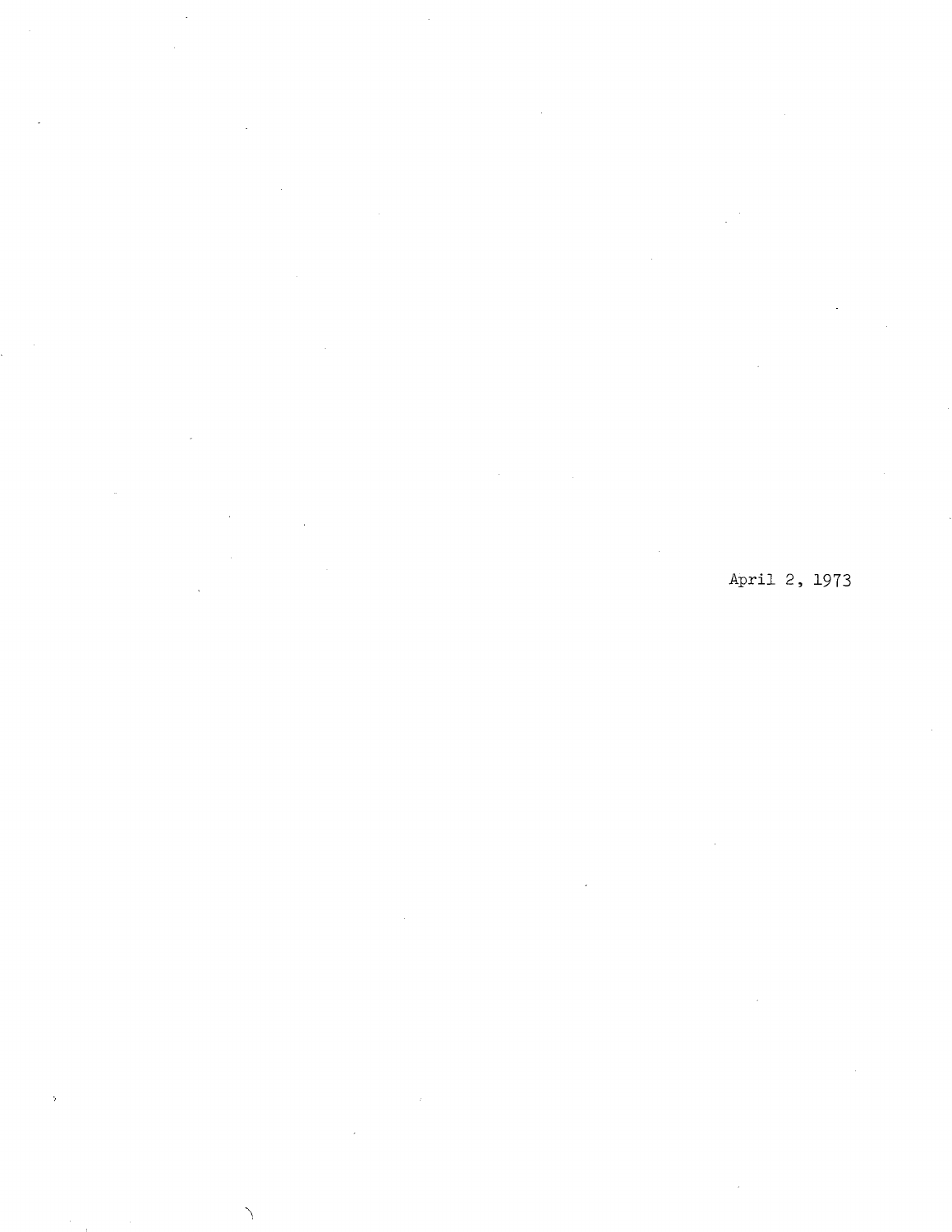## THE UNIVERSITY OF MANITOBA

# **Inter-Departmental Correspondence**

DATE March 28, 1973

ods

| то   | ALL MEMBERS SCIENCE EXECUTIVE COMMITTEE        |  |
|------|------------------------------------------------|--|
|      |                                                |  |
| FROM | G. Richardson, Secretary - Executive Committee |  |

**SUBJECT:** 

The fifteenth meeting of the Executive Committee of Faculty Council has been called for Monday, April 2, 1973 at 2:40 P.M. in the Dean's Conference Room, 231 N.E.M.P. Building.

## AGENDA

1. Adoption of the minutes of the fourteenth meeting.

2. Matters arising therefrom.

Communications.  $3.$ 

4. Decision as to whether or not the Faculty of Science should draft a reply to the Lamontagne Report (Vol. II).

Suggestion from the Science Advisory Committee that xerox copies 5. of the written examination booklets be mailed back to those students who so request and who pay the cost of mailing.

- Continued discussion on the proposed New Honours and second degree regulations.
- Fees for Honours students.
- 8. Request from the Science Advisory Committee that the Executive Committee discuss the problems associated with the long loan period afforded academic staff by the Library.
- 9. Statement by the Dean regarding the future of the Deanship in Science.
- 10. Discussion on Departmental Councils.
- Other business.

GR/nlh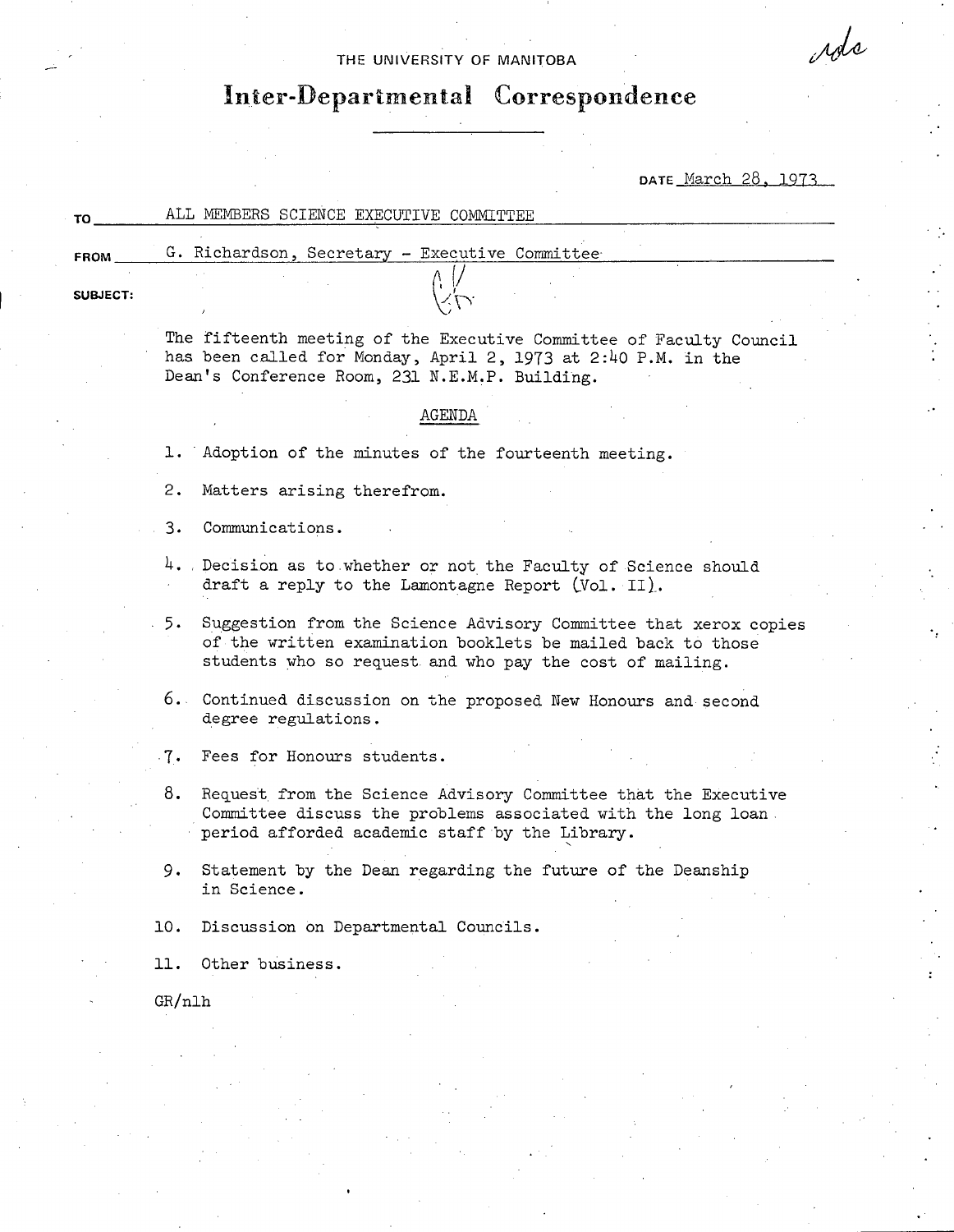Minutes of the fifteenth meeting of the Executive Committee of Faculty Council held on Monday, April 2nd, 1973 at 2:40 p.m. in the Dean's Conference Room, 231 North-East Multi-Purpose Building.

Members Present: Dean R. D. Connor, Chairman; Drs. P.K. Isaac. I. Cooke, G.E. Dunn, G. Losey, B.K. Kale, D. Punter, B. MacPherson, J. Reid, Mr. John Perrin, G. Richardson, Secretary.

Regrets: Dr. J.M. Vail

#### I. Minutes of the last meeting.

With the addition of Dr. Dunn's name to the list of members present, the minutes of the fourteenth meeting held on March 9th, 1973 were approved. Dunn (Losey).

#### II. Matters Arising Therefrom.

For the information of the members, the Chairman informed them that the ad hoc committee to study the revised examination requirements had been established with Dean Cooke as Chairman. However, until all members had been contacted, he would not name the members at this time. He did ask Mr. Perrin if he thought a student should be on this committee. Mr. Perrin was not certain that there would be a student available over the summer but he would check with their council and report back.

### III. Communications.

The Secretary had received a letter from the Chairman of the Committee on Courses (Dean Cooke) requesting that the Executive Committee approve the addition of a member from the staff at St. Boniface College to this committee. It was agreed that the rector of St. Boniface College would be asked to nominate a person to serve on this committee.

#### IV. Lamontagne Report (Volume II).

The matter of Science drafting a reply to this report had been referred by Faculty Council to the Executive for its recommendation. The Chairman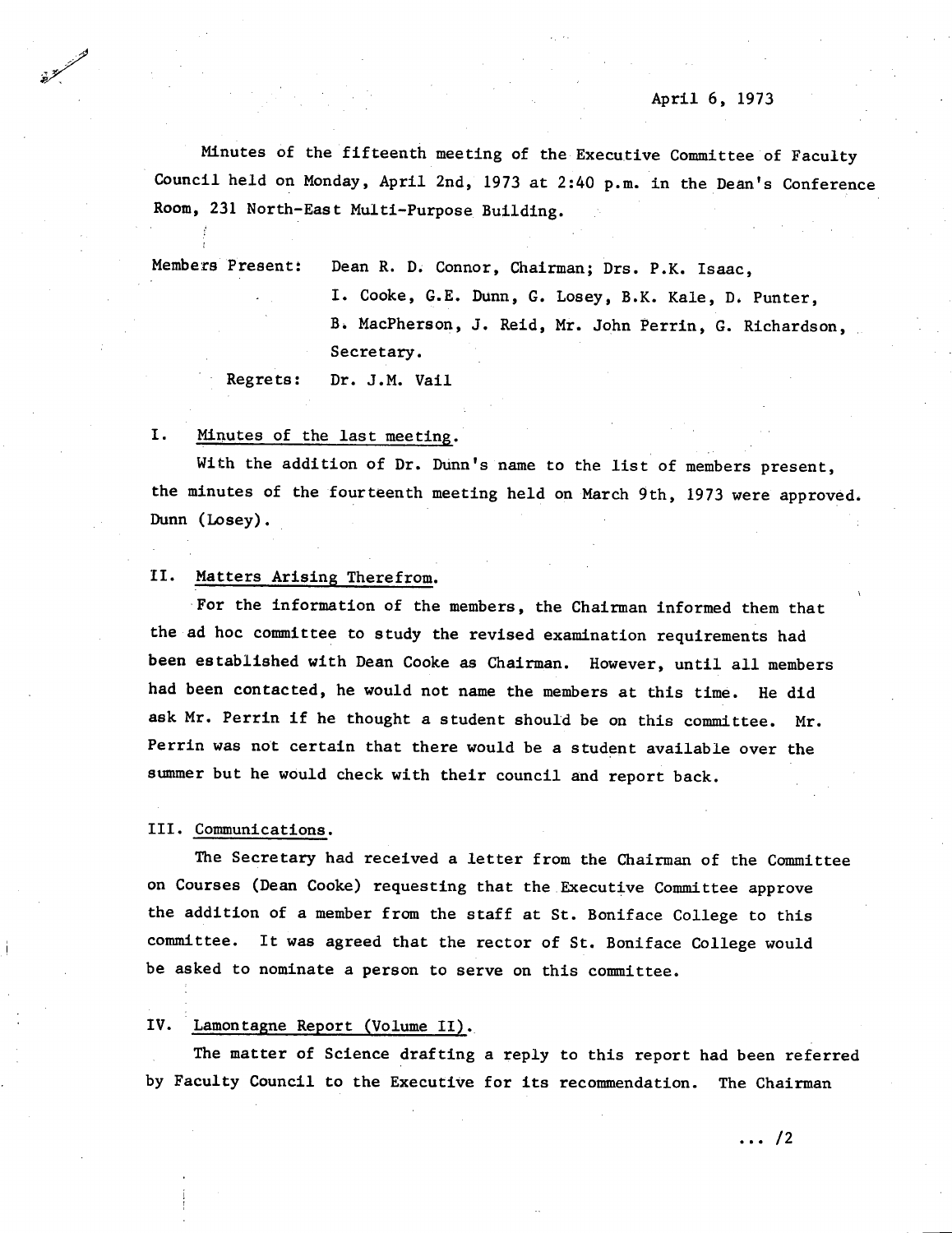informed the members that he thought that the Faculty of Graduate Studies had already drafted a reply and he was not certain that a reply from the Faculty of Science would provide any information that had not already been mentioned. In order to draft a reply, about three months' work was involved. It was therefore agreed that the Chairman would check to see if a report had already been sent by the University and if so what was contained in it. He would report back at the next Executive meeting.

## V. Request from the Science Advisory Committee - return of examination booklets.

At the last Science Advisory Committee meeting it had been suggested that students, who so wished, should be able to pay in advance to get Xerox copies of their examination booklets sent to them. Some appropriate sticker would be put on the booklet and when the examiner had finished marking it, it would be copied and sent to the student. This suggestion was put before the Executive for discussion and recommendation. If the Executive felt that the idea had merit, it would then be put before Faculty Council, and if approved there, it would go to the Senate Committee on Examinations for consideration.

The primary reason given for the return of the booklets was that it would be of educational value to the students to see how they had fared. Naturally it would also provide a check on the marking. Some members felt that this would lead to a marked increase in the number of appeals for re-reads; Dean Cooke agreed with this feeling. Other members thought that it would be more appropriate if, after a certain length of time, all examination booklets became available for the student. In doing what had been suggested by the Science Advisory Committee, a lot of work would be involved. It was felt that before this idea would be put before the Faculty Council, the Executive would like to know approximately how many students would take advantage of this, how much it was likely to cost, and if all papers became available after a certain period, would this serve the same purpose? It was agreed that the Science Advisory Committee would take this matter under advisement and report back to the Committee at the next regular meeting.

.. /3

 $-2-$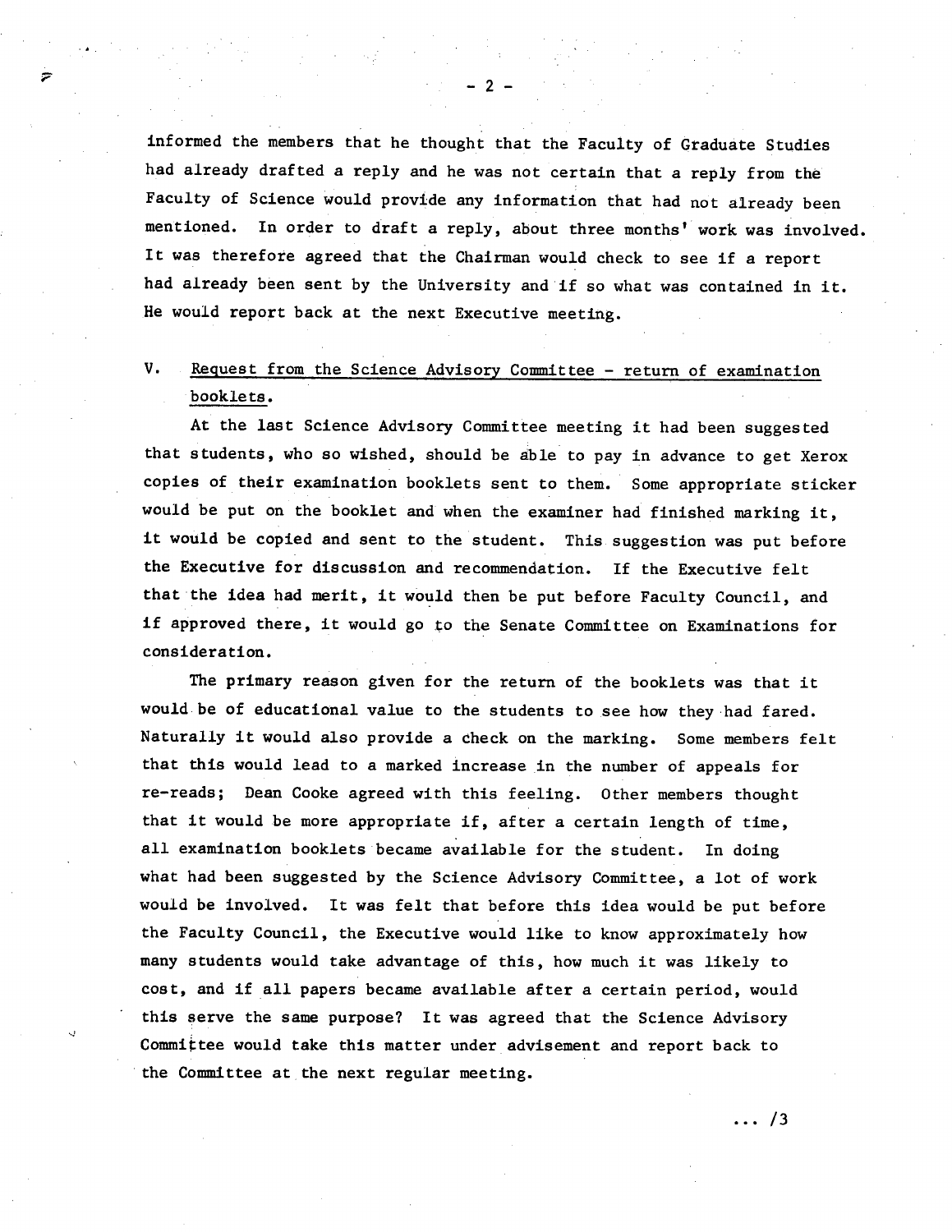# VI. Continued discussion on the Honours and Second Degree Requirements. Dean Cooke requested that the Second Degree requirements be discussed first as it was the more urgent matter at this time.

-3-

In referring to the copy of the proposed requirements that had been circulated with the Honours requirements, Dean Cooke explained that it was his committee's general feeling that two general degrees should be discouraged. In cases where it did occur, then the second general degree should require the same amount of work as the first degree, namely;that the student should be required to complete fifteen new courses. There could be instances where specific requirements would be waived, but the full number of courses would still be required; in other words, no advance credit would be given. In the following discussion, most members tended to favour no second degree or if a second degree, then with some advanced credit.

The idea that a student should surrender his general degree in order to receive his Honours degree was again not favoured by the Executive. The members could see very good reasons for a student wishing to retain his B.A. (General) after having obtained a B.Sc. (Honours), especially if he had completed all the work for both.

At this point discussion switched to an item that appeared in a brochure distributed by the Faculty of Education. In particular it focused on the requirements stated therein for a second degree, after having obtained a Bachelor of Education, namely; five additional courses, presumably from Arts or Science. Where the proposed requirements for Science were suggesting thirty full, courses for two general degrees, this Faculty was requiring five beyond the first degree. As Dean Cooke explained, this only pointed out the need for requirements pertaining to second degrees and for reciprocal arrangements to be made between faculties.

The Chairman stated that he had been unaware of these requirements in Education and requested that more information be obtained. Because of the length of time already spent on this item, he proposed that a special meeting of this committee be called in order to discuss these requirements as well as those of the Honours degree. The committee members concurred and a special meeting was scheduled for Monday, April 9th, 1973 at 7:30 p.m. Before adjourning, the Chairman requested that he be permitted to read

 $\ldots$  /4